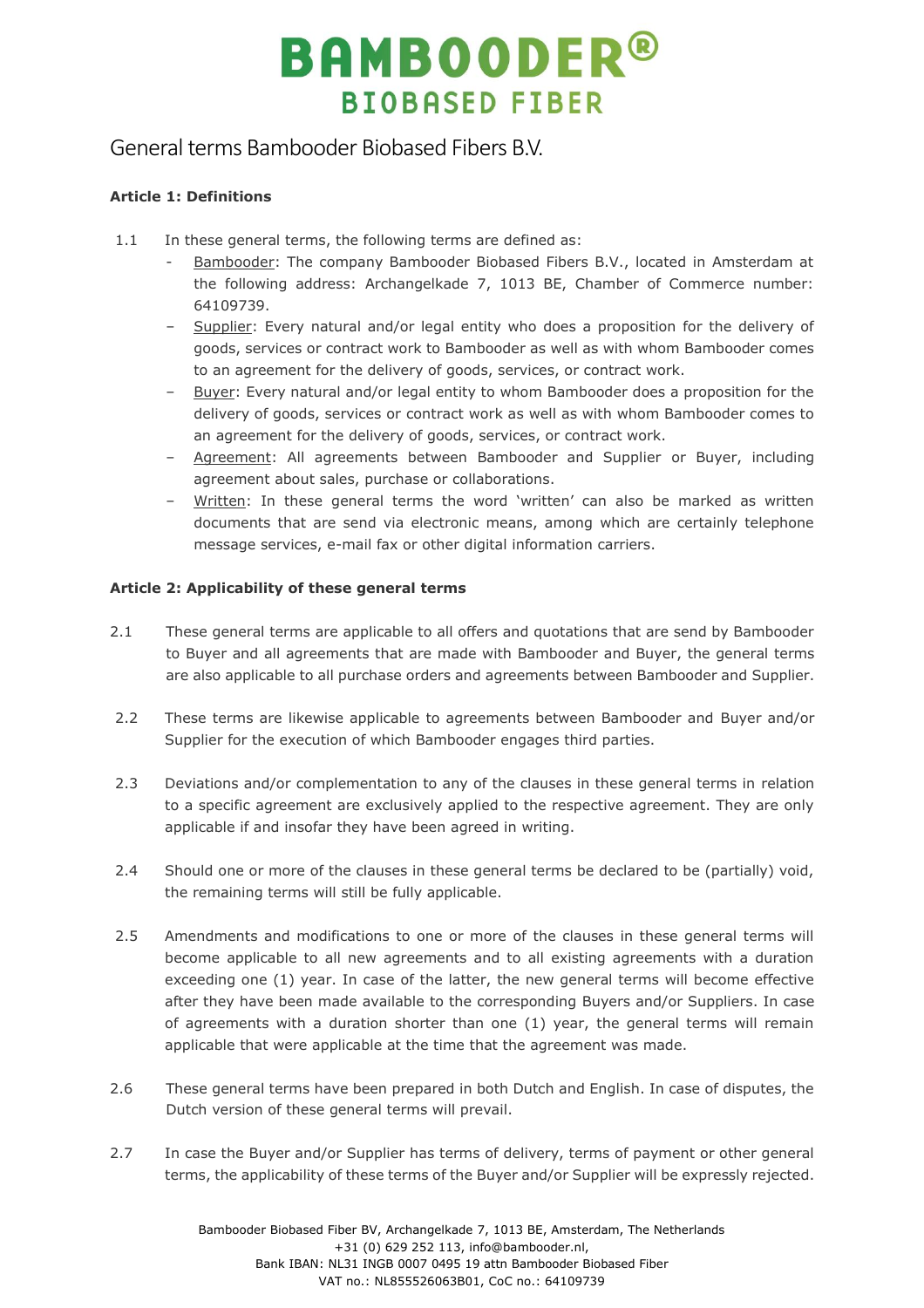#### **Article 3: Changes and additions to the agreement**

- 3.1 Changes or supplements to any of the stipulations in an agreement and/or the general terms are only applicable after explicit written confirmation by Bambooder of the changes and supplements.
- 3.2 In the event that an amendment of the agreement and/or general terms means deferment of an agreement, the Buyer is obliged to pay all costs that have already been incurred by Bambooder, as well as the work in progress and the capacity that has already been reserved and the hours of the employees, at the price level at the time the agreement was signed.

### **Article 4: Intellectual property**

- 4.1 Any intellectual property rights that rest at Bambooder or which are owned by Bambooder, will be retained by Bambooder, without prejudice to what is determined elsewhere in these general terms. Execution of the agreement and/or sale of the products shall never lead to transfer of the intellectual property rights of the related product or production process from Bambooder to Supplier and/or Buyer.
- 4.2 All knowledge passed on from Bambooder to the Supplier and/or Buyer, regarding at least the design of equipment, working principles of processes, composition of products, advice related to the use of the products and production processes, will at all times remain property of Bambooder and are exclusively meant for internal use at the Supplier and/or Buyer. Supplier and/or Buyer is not entitled to replicate, make public or pass on to third parties the knowledge as meant within this clause, without explicit written confirmation of Bambooder.
- 4.3 Bambooder is entitled to apply knowledge obtained during the execution of the agreement, regarding products and production processes, to other purposes insofar Supplier and/or Buyer does not explicitly state that the newly obtained information is strictly confidential to third parties.
- 4.4 All intellectual property and knowledge, as intended in this article, that was shared by Bambooder with the Supplier and/or Buyer must be returned to Bambooder at its first request, without prejudice to other legal measures that Bambooder can address to guarantee its rights.
- 4.5 Bambooder has not verified whether intellectual property of third parties apply that may be infringed during the execution of the agreement with the Buyer and/or Supplier. Bambooder cannot be held liable for this either.
- 4.6 Supplier and/or Buyer is under duty of strict confidentiality regarding all information received from Bambooder for which Supplier and/or Buyer knows or should know that it is marked as confidential by Bambooder.

### **Article 5: Applicable law and choice of forum**

5.1 All agreements between Supplier and/or Buyer and Bambooder are governed by the Dutch Civil law.

> Bambooder Biobased Fiber BV, Archangelkade 7, 1013 BE, Amsterdam, The Netherlands +31 (0) 629 252 113, info@bambooder.nl, Bank IBAN: NL31 INGB 0007 0495 19 attn Bambooder Biobased Fiber VAT no.: NL855526063B01, CoC no.: 64109739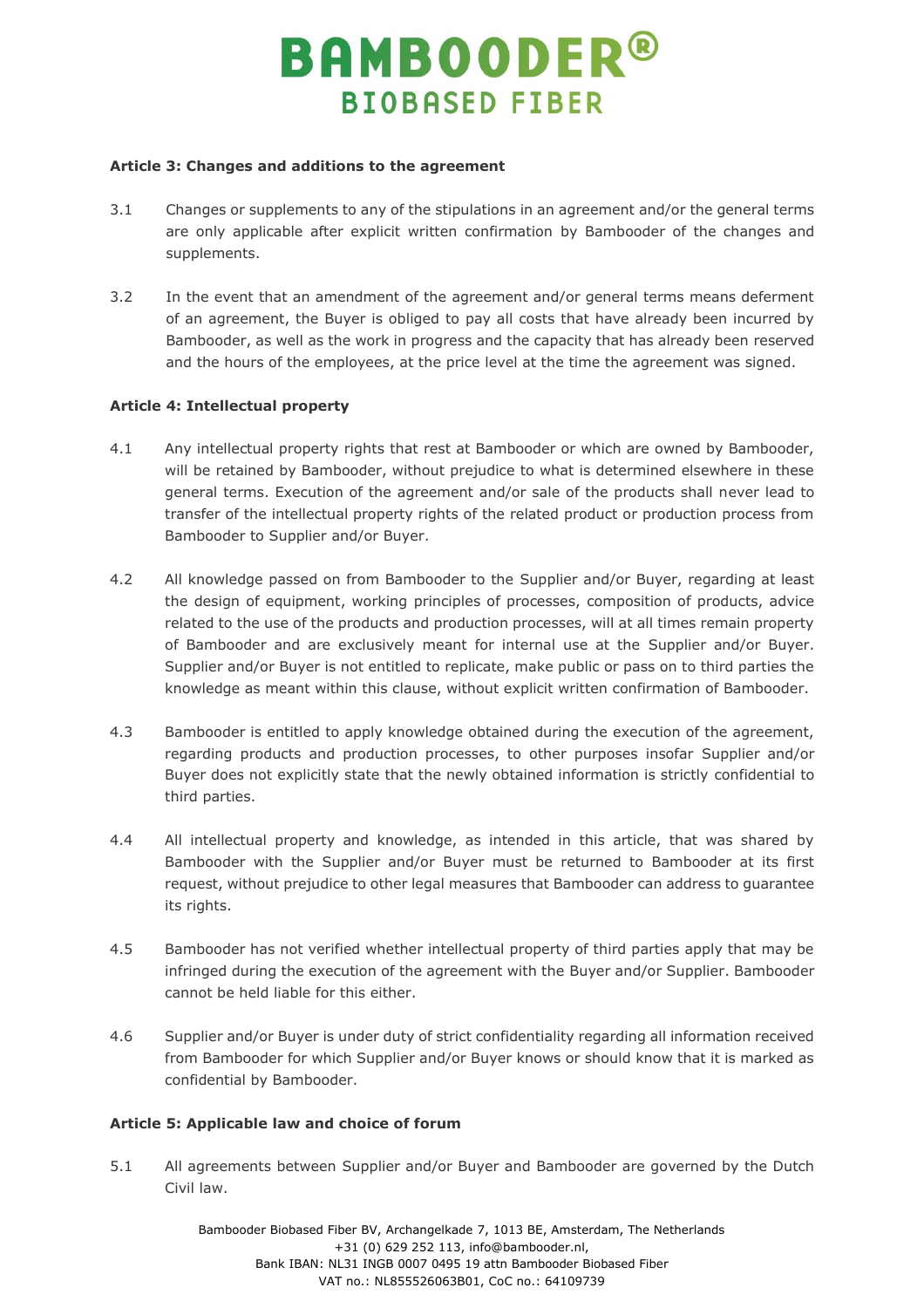5.2 All disputes arising from the agreement will, at the discretion of Bambooder, be submitted to the competent court in the district where Bambooder is located.

### **General terms related to Suppliers of Bambooder**

#### **Article 6 Purchase orders and purchase order agreements**

- 6.1 All purchase orders and/or purchase order agreements from Bambooder are revocable, until signature by both Bambooder and Supplier, unless explicitly stated otherwise in writing.
- 6.2 All information that will be included into the purchase orders and/or purchase order agreements of Bambooder is strictly confidential and should exclusively be used by Supplier in reference to the purchase order, purchase order agreement and corresponding project. Any samples or obtained information should be returned by Supplier to Bambooder when a purchase order and/or purchase order agreement is not accepted by Supplier.
- 6.3 Any deviations to the purchase order and purchase order agreements should be filed in writing by Supplier to Bambooder at the earliest convenience. Bambooder reserves the right to reject the requested deviation should Bambooder has well founded reason to reject the deviations. This at the sole discretion of Bambooder. In which case Bambooder will reimburse all costs already incurred by Supplier with a maximum of €20.000,-.

### **Article 7 Payment**

7.1 Payment will be performed as is agreed in the purchase order and/or purchase order agreement. In case no payment term is agreed in the purchase order and/or purchase order agreement, Payment will be fulfilled by Bambooder after completion of the purchase order and/or purchase order agreement. Nevertheless, final payment of Bambooder to Supplier will be performed after inspection of the delivered goods and services. In case of defaults, Bambooder is entitle to postpone payment until the defaults have been replaced or repaired.

### **Article 8 Delivery**

- 8.1 Delivery happens as agreed in the purchase order and/or purchase order agreement. If no delivery terms are specified, delivery from supplier to Bambooder will happen 'Delivered at place' .
- 8.2 The risk regarding the delivered goods will transfer from Supplier onto Bambooder at the moment of delivery.
- 8.3 Delivery will take place by transferring the goods from Supplier to Bambooder or by transferring goods for transport to Bambooder by Supplier.

### **Article 9 Liability**

9.1 Bambooder is not liable for any digital damage as a result of computer viruses and hackers and/or malfunctions in digital data storage and digital equipment used by Bambooder such as computers, as well as interception of audio and other data transmissions via all digital means.

> Bambooder Biobased Fiber BV, Archangelkade 7, 1013 BE, Amsterdam, The Netherlands +31 (0) 629 252 113, info@bambooder.nl, Bank IBAN: NL31 INGB 0007 0495 19 attn Bambooder Biobased Fiber VAT no.: NL855526063B01, CoC no.: 64109739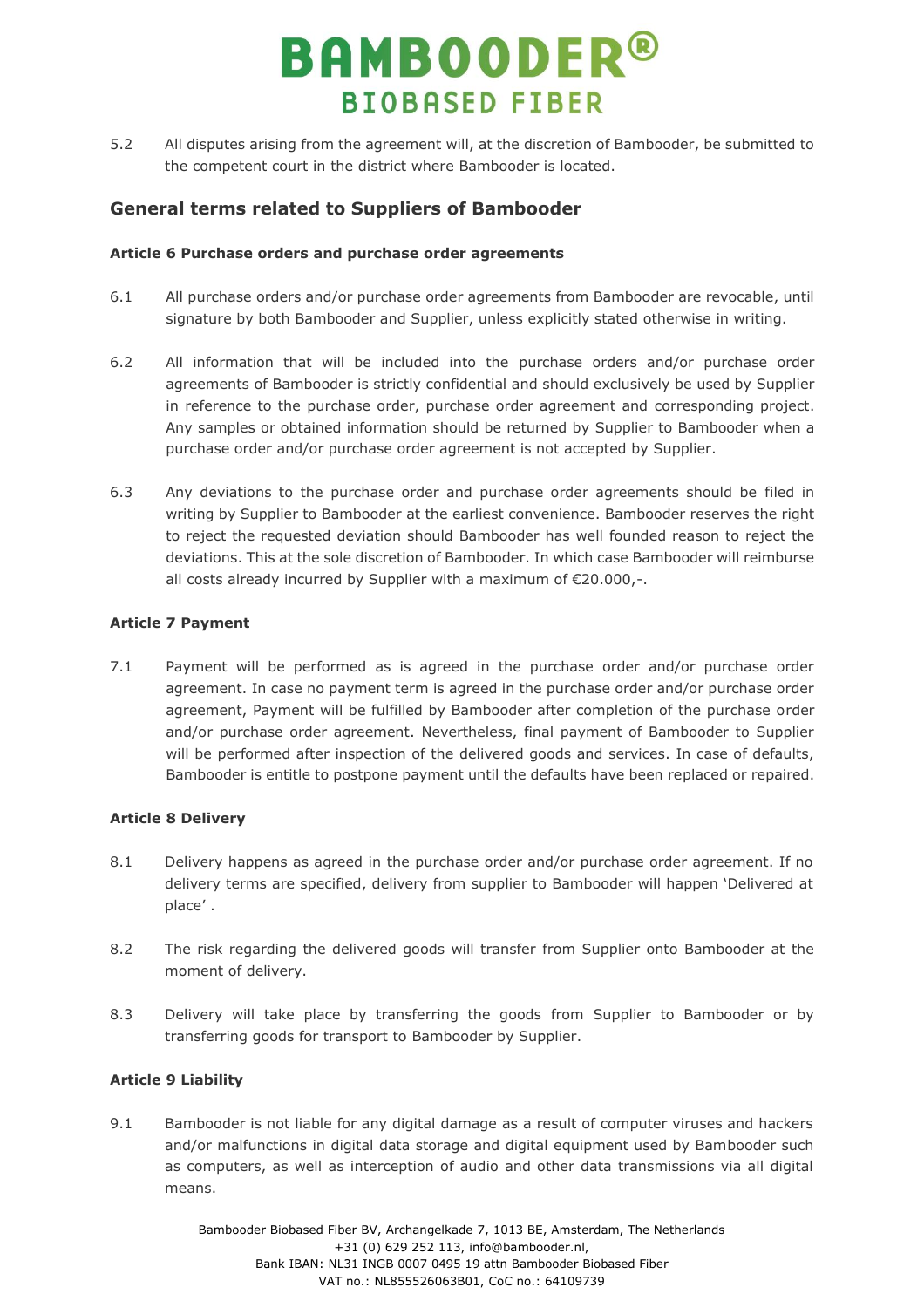- 9.2 The content of the purchase order and/or purchase order agreements of Bambooder as well as the content of all other communications by Bambooder shall not give any guarantees regarding the nature, correctness, or content of this information. Bambooder is not liable for any errors or inaccuracies, as well as the consequences of using the information therein.
- 9.3 Shown and/or provided samples, brochures, drawings, models, colour specification, dimensions, weights, and other descriptions are presented as accurately as possible, though they are merely indicative. No rights can be derived therefrom. Bambooder is not liable for any errors or inaccuracies, as well as the consequences of using the corresponding information.

### **Article 10 Guarantees**

10.1 The warranty period as determined by law is observed when Supplier delivers to Bambooder insofar this is not governed by the purchase order and/or purchase order agreement.

### **Article 11 Defaults and complaints**

- 11.1 Bambooder will examine purchased goods as soon as possible after delivery, whereby Bambooder should determine whether the goods delivered adhere the agreement.
- 11.2 If there is a defect in the execution of the agreement, Bambooder will notify Supplier in writing. Supplier should offer repair or replacement for the defect should the defect be covered by the warranty written in the purchase order and/or purchase order agreements. Bambooder is entitled to postpone payment until the defect has been rectified.

### **General terms related to Buyers of Bambooder**

### **Article 12 Offers and quotations**

- 12.1 All offers and quotations from Bambooder are revocable, unless explicitly stated otherwise in writing. Additionally, all offers, and quotations are valid for a period of thirty (30) days unless otherwise indicated.
- 12.2 Bambooder is not bound to deliver against prices described in the offers or quotations in case these are based on printing- or writing errors or in case the prices are based on an apparent mistake.
- 12.3 Buyer is expected to deliver correct information to Bambooder to derive the offers and quotations and during the execution of the agreement. If afterwards – after the agreement has been made – it appears that Buyer has delivered incorrect information, Bambooder is entitled to adapt the prices and other obligations in the agreement based on the new correct information. Buyer will subsequently have two (2) days to reject the new agreement, in which case Buyer will reimburse all costs already incurred on our part.
- 12.4 All information that will be included into the offers and quotations of Bambooder should exclusively be used by Buyer in reference to the offer, quotation, or subsequent agreement. Any samples or obtained information should be returned by Buyer to Bambooder when Buyer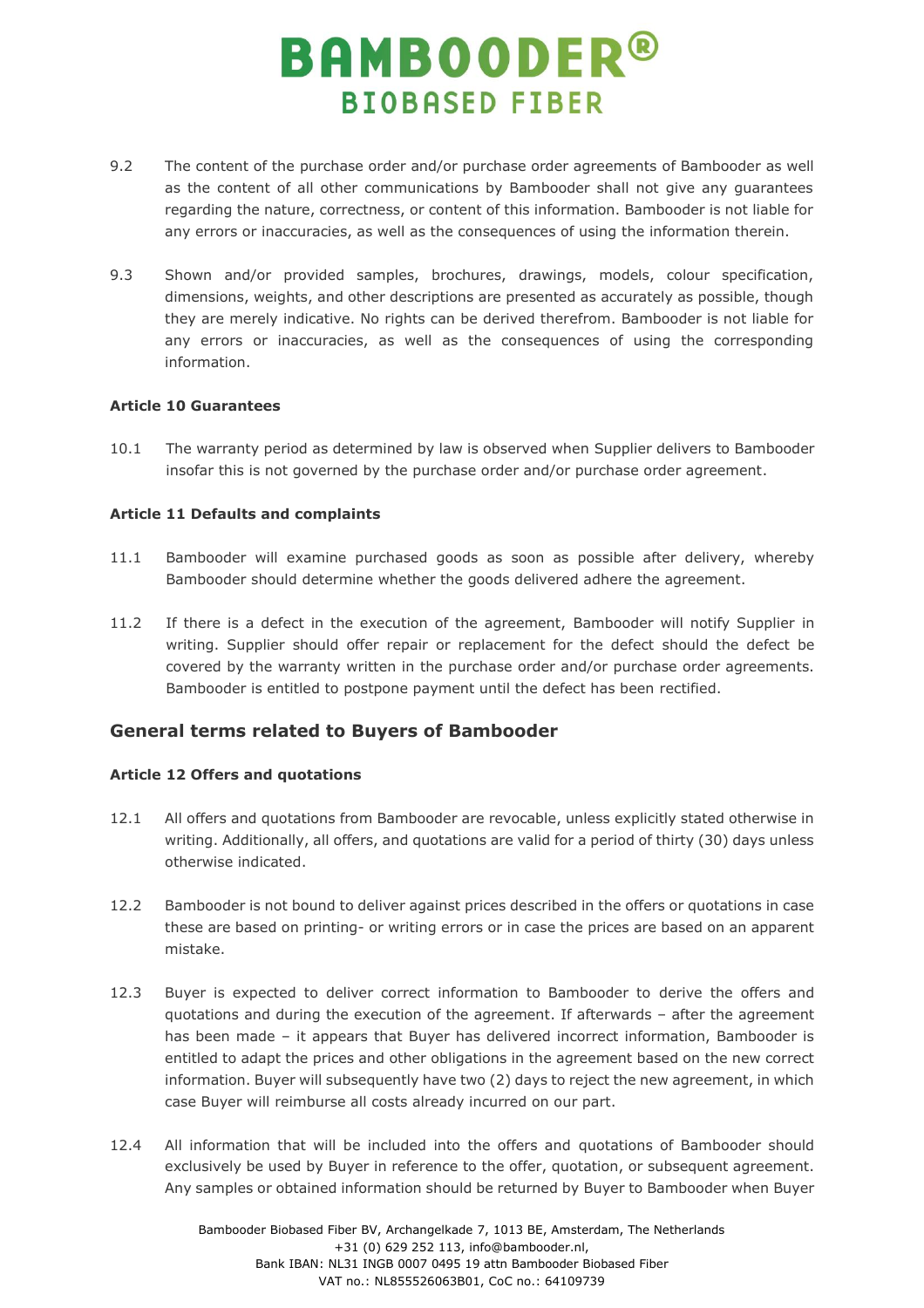decides not to accept the offer or quotation.

12.5 The agreement, under any name, comes into existence first after acceptance of Bambooder of an assignment from Buyer. This acceptance can appear from both a written confirmation from Bambooder, the fact that Bambooder executes the assignment, or if Bambooder sends an invoice for the execution of the assignment.

### **Article 13 Pricing**

- 13.1 The by Bambooder used prices as shown in offers, quotations, pricelists, and others, are exclusively without VAT, other officially imposed charges, and eventual other costs, unless explicitly confirmed in writing. Eventual other costs may include, but not limited to, travel expenses, transport expenses and declarations from third parties.
- 13.2 Prices are subject to errors. Should there be an erroneously indicated price, Bambooder reserves the right to discontinue the agreement.
- 13.3 If after the agreement has been concluded, one or more of the price factors is subject to an increase, Bambooder has the right to increase the agreed price accordingly, even if the increase is due to foreseeable conditions, without buyer having the right to discontinue the agreement (or have it discontinued), while Bambooder is not held to any reimbursement on the basis of the above. Bambooder will announce such a price increase as soon as possible to buyer. Should such a price increase account for more than 15% of the total invoice amount, the buyer entitled to discontinue the agreement.
- 13.4 If Bambooder proves to have made additional costs, which were reasonably necessary, these will also be at the expense of the buyer.

### **Article 14 Payment**

- 14.1 Payment should be performed within the agreed term. The payment term is a fatale term, whereby buyer is in default without notice of default or summation required from Bambooder upon expiry of the term.
- 14.2 The invoice send resp. handed over, by Bambooder to buyer should, in case no prepayment on the basis of article 5.4 of these general terms, be fulfilled within thirty (30) days after the invoice was send resp. handed over, unless explicitly agreed otherwise in writing. Objections to the amount of the invoice do not suspend the payment obligation.
- 14.3 Payment is fulfilled as soon as the due amount is transferred into the account of Bambooder, whereby the day the due amount is transferred is marked as the day of payment.
- 14.4 Bambooder is entitled, in reference to the execution of the agreement, to demand prepayment of the purchase price or to demand security regarding buyer's creditworthiness, whereby the latter is at the expense of the buyer. The prepayment amount should be transferred to Bambooder within thirty (30) days after the prepayment invoice was sent resp. handed over to buyer, unless explicitly stated otherwise. In any case, execution of the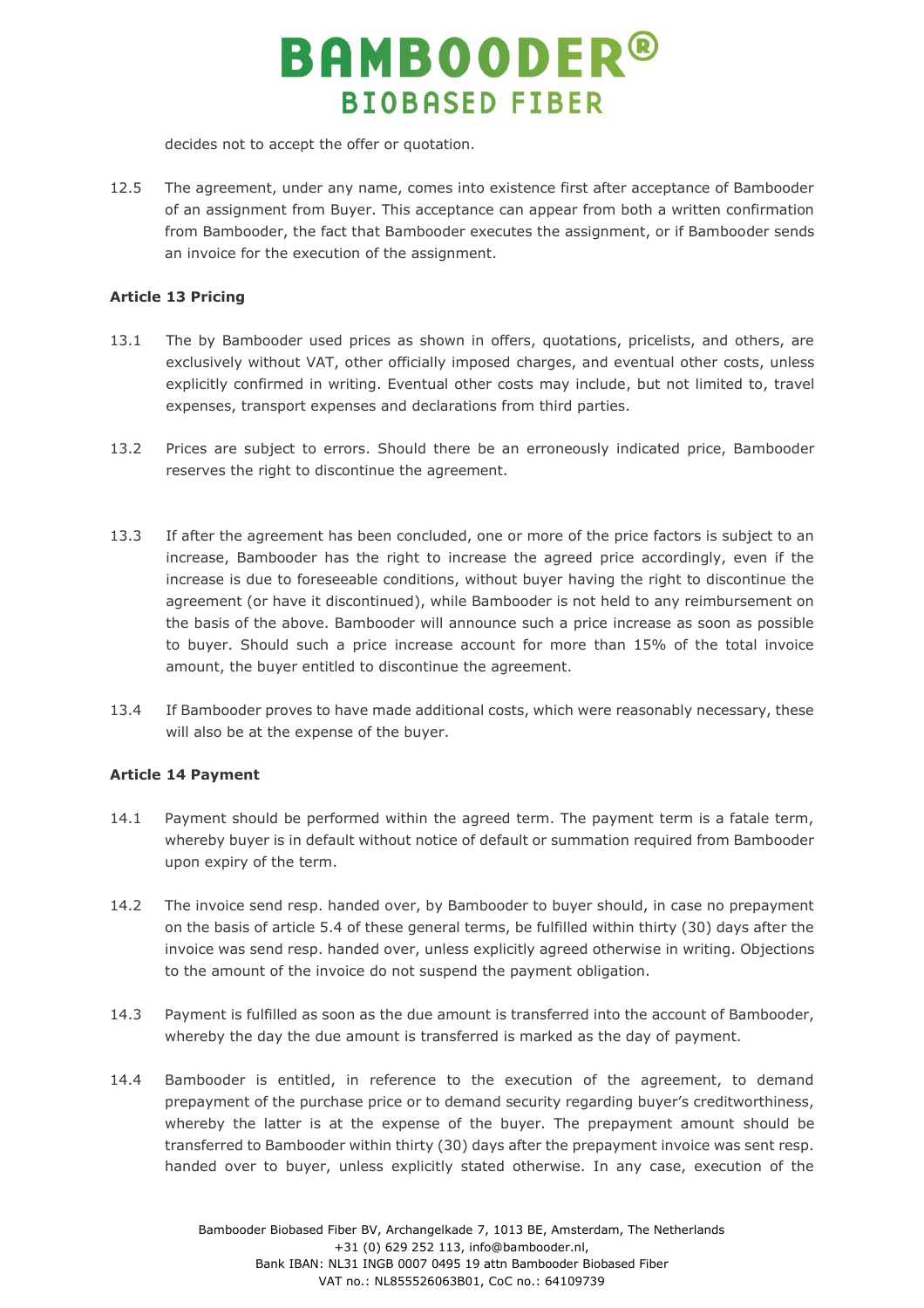agreement will commence when the prepayment has been performed or when security regarding buyer's creditworthiness has been delivered.

- 14.5 Buyer is not entitled to deduct any claims on Bambooder from the amount buyer is indebted to Bambooder.
- 14.6 Buyer should immediately report any inaccuracies in invoices to Bambooder whereafter Bambooder will correct the invoice in consultation with buyer. Inaccuracies in invoices do not dismiss buyer from the payment obligation or any other obligation within these general terms.
- 14.7 Should the buyer be negligent in fulfilling his payment obligation, Bambooder is entitled to suspend her obligations within the agreement.
- 14.8 In case buyer is in default in upholding one or more of his obligations, all judicial and extrajudicial costs to obtain satisfaction of these obligations will be at the expense of buyer.
- 14.9 If buyer fails to pay within the agreed term, buyer is deemed to be in default by operation of law, which entitles Bambooder, without notice of default, to compensation of interest equal to 1% per month of the invoice amount or the amount still due, wherein a part of a month is assumed equal to a full month. The interest will equal legal interest should the legal interest be higher than the interest specified above. Besides, Bambooder is entitled to charge a minimum of €75.- of administration costs, excluding VAT.
- 14.10 All costs associated with collection of the invoice amount, thereunder included full processing costs and the costs of (legal) counsel to obtain extrajudicial satisfaction of the invoice amount, are at the expense of the buyer. The extrajudicial costs attribute to at least 15% of the outstanding payment, with a minimum of €500.-.
- 14.11 Bambooder has the liberty to determine on which debts payments from buyer are attributed, though in any case, payments will primarily be subtracted from interest and extrajudicial collection costs.
- 14.12 Bambooder is entitled, regarding all goods from buyer that are present at Bambooder's locations or held by Bambooder, to use her right of retention until the total claim on the buyer is fulfilled.

### **Article 15 Delivery**

- 15.1 Delivery happens 'ex works' of Bambooder, unless stated otherwise in writing.
- 15.2 The risk regarding the delivered goods will transfer onto the buyer at the moment of delivery.
- 15.3 Delivery will take place by transferring the goods to buyer or by transferring goods for transport to buyer by Bambooder. Transport takes place at the expense and risk of buyer, wherein Bambooder determines the mode of transport. Buyer is deemed to have received the goods in perfect conditions unless a reservation has been made on the corresponding transport document.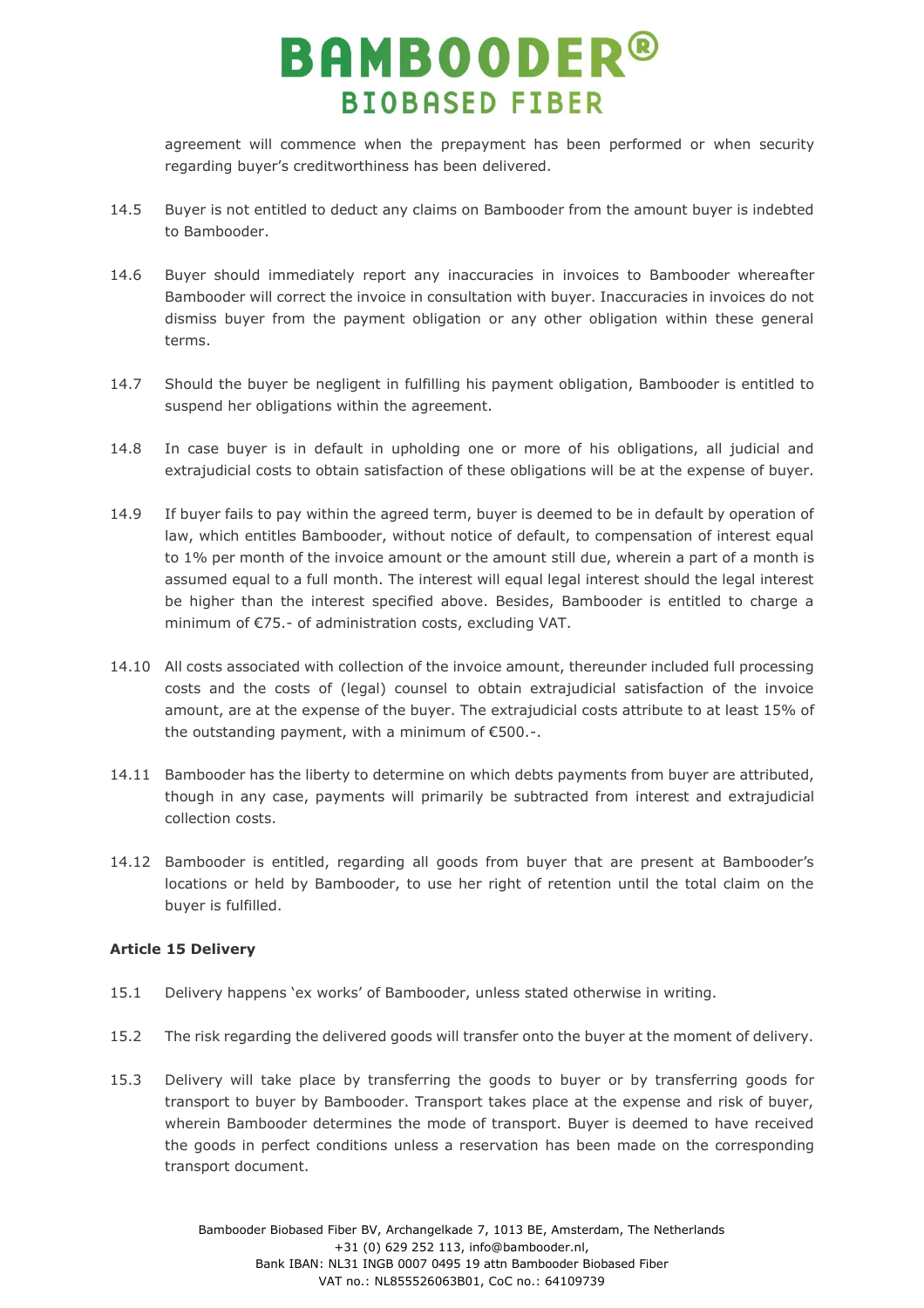- 15.4 Bambooder is allowed to perform partial deliveries of the goods in the agreement, whereby every partial delivery is regarded as an individual transaction and an invoice can be made for every partial delivery.
- 15.5 Buyer is obligated to take the purchased goods at the moment these are delivered to buyer or when these goods are made available to buyer according to the agreement.
- 15.6 Should buyer deny to take the purchased goods or when buyer is negligent in providing information necessary for delivery of the goods, the goods will be stored at the risk of buyer. Besides, buyer will be in default without further notice of default. In which case Bambooder is entitled, without prejudice to other rights, to discontinue the agreement and to sell nondelivered goods to third parties. In that case, buyer will continue to owe Bambooder an amount equal to the purchase value of the goods by way of fixed compensation.
- 15.7 The by Bambooder indicated delivery term always apply by approximation and is never a fatale term. The indicated delivery term starts from the by Bambooder indicated timestamp on the order confirmation. Furthermore, the stated delivery term only starts after Bambooder has received all necessary information from buyer.
- 15.8 Should Bambooder exceed the stated delivery term, Bambooder is not obligated to any compensation to buyer, nor does it entitle buyer to discontinue the agreement and/or suspend any of buyer's obligations that follow from the agreement.
- 15.9 If Bambooder is nevertheless liable for exceeding the delivery term, then her maximal liability is restraint to the profit of Bambooder on the corresponding sale. Bambooder is never liable for lost profits, losses suffered, costs incurred, immaterial damage including stagnation damage of the client.
- 15.10 In case one of the products ordered by buyer are not/no longer deliverable, buyer and Bambooder will act in mutual consultation. During the mutual consultation, Bambooder may offer an alternative product to buyer. Both buyer and Bambooder are entitled to discontinue the agreement should they desire so in case of the above.

### **Article 16: Retention of title and pledge**

- 16.1 Bambooder retains the title for all goods delivered by Bambooder to buyer, until all buyer's obligations following from the agreement have been fulfilled. Thereby it also applies that all goods present at the buyer, which are originating from Bambooder, are property of Bambooder, under the in this article included retention of title, for as long as buyer still has any (payment) obligations from the agreement towards Bambooder. These obligations also include any claims that Bambooder may obtain against the client due to the client's failure to fulfil one or more of its obligations, or in case the claim follows from a damage compensation that buyer has to pay to Bambooder.
- 16.2 The by Bambooder delivered goods, that according to clause 1 of this article fall under the retention of title, can only be sold by buyer as part of buyer's normal business conduct and may never be used a means of payment.
- 16.3 Buyer commits himself to insure the goods delivered under the retention of title and to keep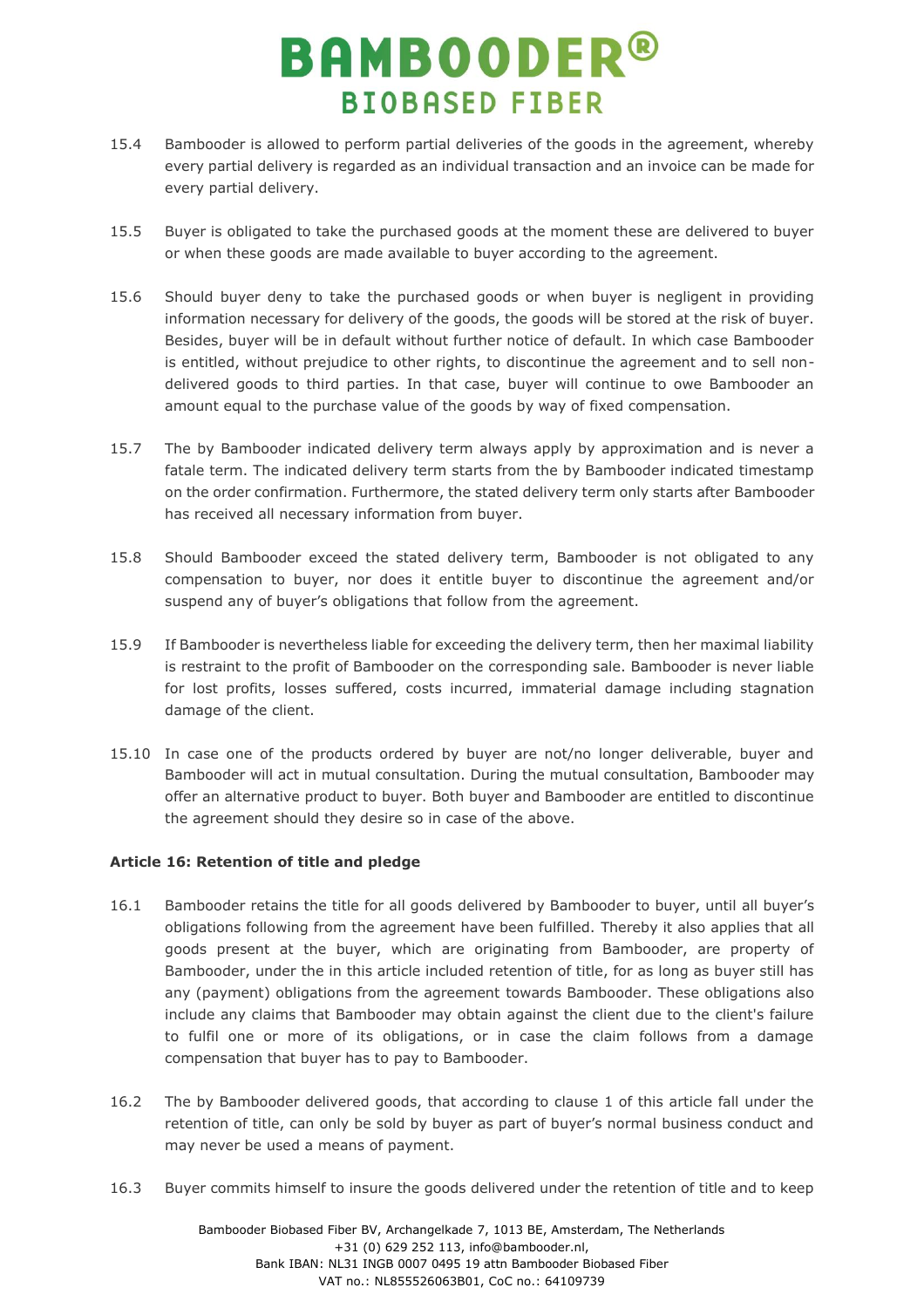them insured against fire, blast, and water damage as well as against theft and to make the policy of this insurance available on the first request.

- 16.4 In case buyer does not fulfil his obligations towards Bambooder, or if there is a well-founded expectation that buyer will not fulfil its obligations, Bambooder is entitled to remove or have removed the delivered goods on which the retention of title rests, from buyer or third parties who keep the goods for the clients. Buyer is obligated to fully cooperate with Bambooder, buyer's failure to cooperate will result in a fine equal to 10% of the outstanding payment, for each day – a part of a day included – that buyer remains in default to return the goods, without prejudice to the obligation to return the goods.
- 16.5 Any costs that Bambooder makes to remove the delivered goods due to buyer not fulfilling the payment obligation, will be completely at the expense of the buyer.
- 16.6 If third parties wish to establish or enforce a right to goods on which Bambooder's retention of title rests, the client is obliged to inform Bambooder of this immediately and to inform the third parties about Bambooder's retention of title.
- 16.7 Bambooder hereby reserves the right to pledge, on delivered goods that have transferred in ownership from Bambooder to buyer due to fulfilment of the payment obligation and that are still in possession of buyer, as referred to in article 3:237 of the Dutch Civil Code as additional security for claims, other than those referred to in article 3:92 paragraph 2 of the Dutch Civil Code, which Bambooder may then have against the client for whatever reason. At Bambooder's first request, the client will cooperate with effecting the right of pledge by registration.

### **Article 17 Force majeure**

- 17.1 In these general terms and conditions, force majeure is understood to mean any situation in which Bambooder is unable to fulfil its obligations or part thereof as a result of circumstances beyond Bambooder's control and which circumstances cannot be attributed to Bambooder based on the law or a guarantee given by Bambooder. Additionally, if circumstances that prevent performance of Bambooder arise after Bambooder should have fulfilled its obligations following from the agreement, Bambooder is still entitled to rely on force majeure to temporarily suspend its obligations.
- 17.2 In case of force majeure, Bambooder is entitled to also in case of any default by buyer extend the delivery term with the duration of the force majeure or to discontinue the agreement, as far as the agreement was not yet executed, without Bambooder being obliged in any form whatsoever to pay compensation under the provisions of Article 78 of Book 6 of the Dutch Civil Code.
- 17.3 Should, after coming to an agreement, the execution of the agreement become difficult or impossible for Bambooder as a result of force majeure, Bambooder is entitled to discontinue or suspend the agreement at its own discretion, without any obligation to reimburse any damage suffered by buyer.
- 17.4 In particular is understood under force majeure, insofar as this is not already included in the provisions in clause 1 of this article: (civil)war, danger of war, rebellion, illness, natural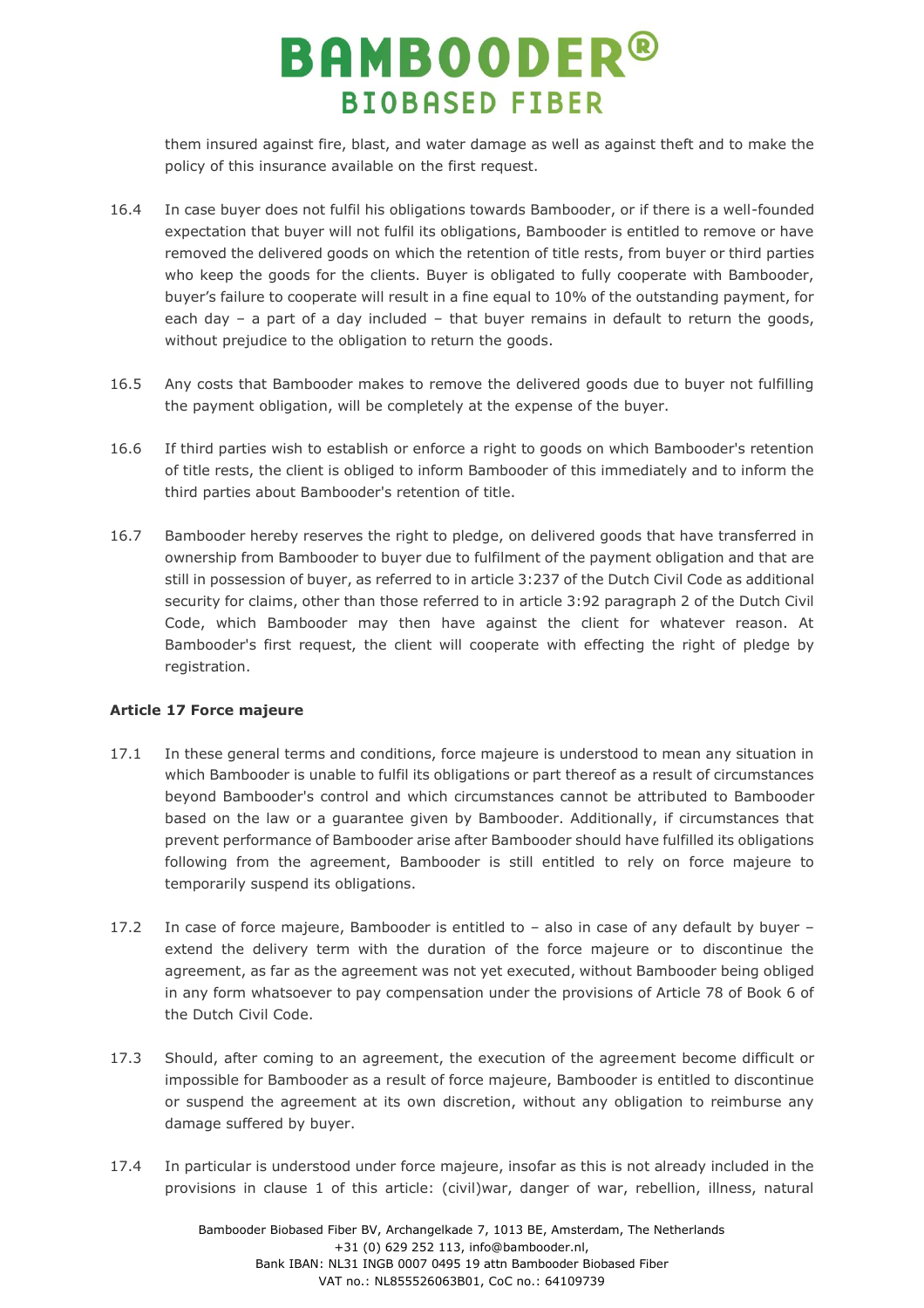disasters, or decisions related to delivery of necessary parts, materials, resources and/or half fabricates, transportation issues, strikes and/or labour unrest, unavailability of provisions by utility companies, fire, and other series disruptions and malfunctions in the company of Bambooder or its suppliers. Force majeure also expressly includes inability of Bambooder to deliver as a result of defaults and force majeure at suppliers of Bambooder.

17.5 Force majeure also expressly includes circumstances related to digital interruptions, such as computer viruses, attacks by hackers, digital hostage situations regarding computer software and company data, and other situations regarding digital inability which lead to a situation wherein Bambooder is unable to (partially) fulfil its obligations from the agreement.

### **Article 18 Termination**

- 18.1 If buyer does not fulfil its obligations towards Bambooder, or does not fulfil it on time or properly, as well as if buyer's bankruptcy has been or is being filed, is declared bankrupt, applies for a moratorium or if its creditors or part of them have made an arrangement or offers an agreement, furthermore in the case of sequestration of its assets or part thereof, or if he proceeds to the sale or liquidation of his company, the buyer is in default by operation of law and any claim that Bambooder has or acquires against the buyer, is immediately and at once payable without a notice of default being required.
- 18.2 In cases as meant in clause 1 of this article, Bambooder is entitled, without a notice of default, to suspend the further execution of the agreement or to (partially) discontinue the agreement, without prejudice to the entitlement of Bambooder to claim compensation.

### **Article 19 Liability**

- 19.1 Bambooder is only liable for damage originating from the execution of the agreement, if and to the extent that the damage is the result of wilful intent or gross negligence of Bambooder. Bambooder will in such cases be indebted to a compensation equal to a maximum of the invoice amount of the order, nevertheless with a maximum of €20,000.- per event unless Bambooder is insured against the relevant liability, wherein the maximum amount equals the amount paid out by the insurance.
- 19.2 Buyer forfeits his rights towards Bambooder, is liable for all damage and indemnifies Bambooder against any claim from third parties with regard to compensation if and insofar as the aforementioned damage is caused by incompetent use and/or if the damage is caused by use that conflicts with instructions and/or advice from Bambooder, or improper storage of the delivered goods by buyer, or the aforementioned damage is caused by errors, incompleteness or inaccuracies in data, materials, information carriers, etc. provided and/or prescribed by or on behalf of the buyer.
- 19.3 Bambooder is not liable for any damages or losses of buyer which are due to incorrect or incomplete information supplied by buyer for the fulfilment of the agreement.
- 19.4 Bambooder is also not liable for any digital damage as a result of computer viruses and hackers and/or malfunctions in digital data storage and digital equipment used by Bambooder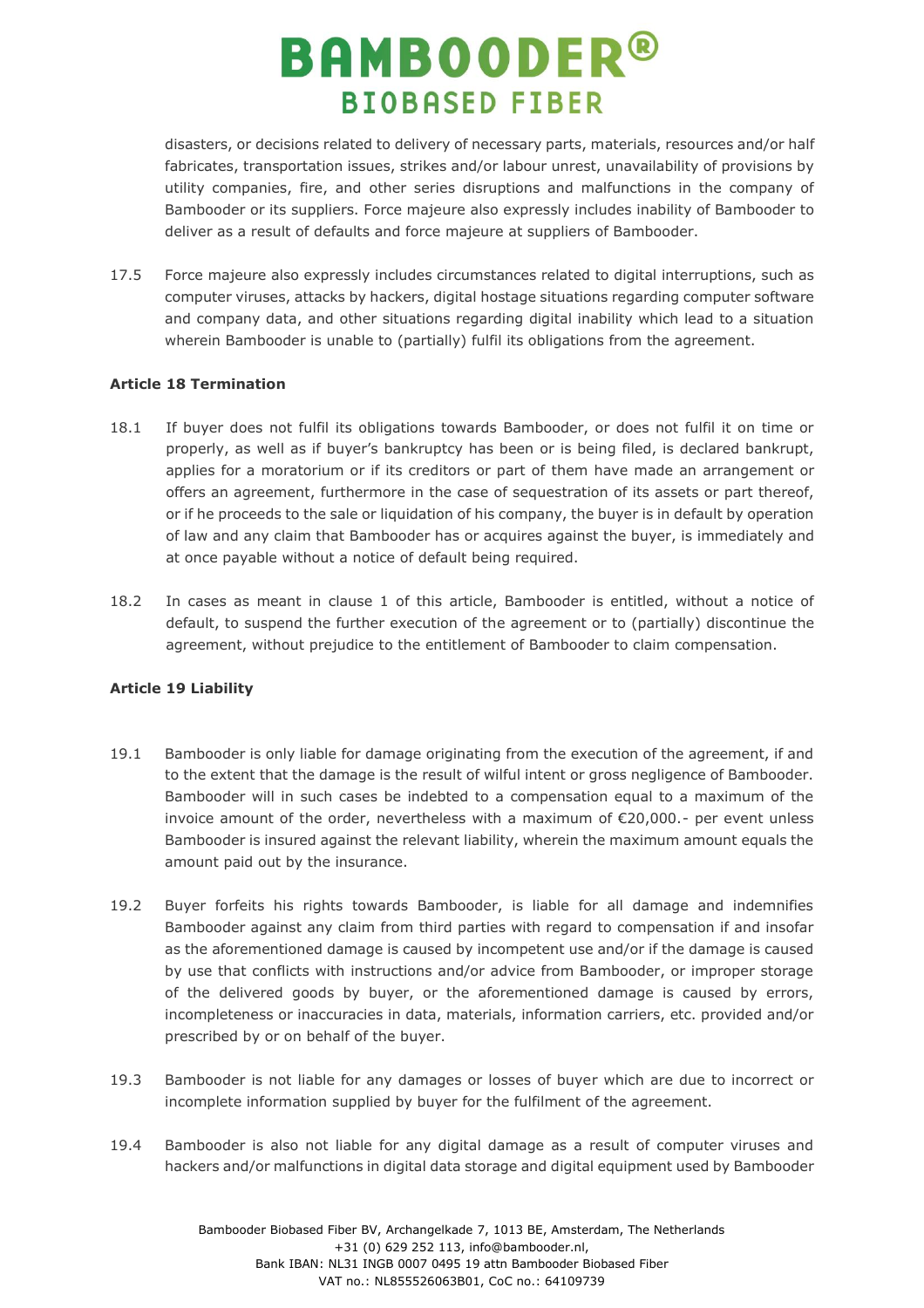such as computers, as well as interception of audio and other data transmissions via all digital means.

- 19.5 The content of the offers, quotations, and website of Bambooder as well as the content of all other communications by Bambooder shall not give any guarantees regarding the nature, correctness, or content of this information. Bambooder is not liable for any errors or inaccuracies, as well as the consequences of using the information therein.
- 19.6 Shown and/or provided samples, brochures, drawings, models, colour specification, dimensions, weights, and other descriptions are presented as accurately as possible, though they are merely indicative. No rights can be derived therefrom. Bambooder is not liable for any errors or inaccuracies, as well as the consequences of using the corresponding information.

### **Article 20 Guarantees**

- 20.1 The warranty period as determined by law is observed when Bambooder delivers to buyer.
- 20.2 The guarantees given by Bambooder relating to goods not produced by Bambooder can only be given, if and to the extent that suppliers of Bambooder issue a guarantee that covers any damage.
- 20.3 Buyer's entitlement to guarantees expire, though not exclusively, in the following cases:
	- Buyer did not report any defaults to Bambooder according to articles 21.1 and 21.2.
	- Buyer did not act according to the code of conduct specified in the instructions.
	- Complementary to the above, the products delivered by Bambooder should be installed in a flat, dry, and clean storage with a correct humidity
	- The shelf life of the product has expired, which equals 2 years in case the product is stored under the correct conditions, including at least a humidity under 6% and no exposure to light.
	- Defaults are due to causes that Bambooder cannot reasonably have had influence on (such as natural disaster etc.).
	- Buyer has not fulfilled his obligations towards Bambooder, both financially and otherwise.
	- In case other and/or more demanding requirements have been developed for the produced goods and/or performed work than were known at the time the agreement was concluded.
	- The produced goods and/or the performed work show one or more deficiencies or deviations that are within a reasonable tolerance (article 21.5)
- 20.4 If a complaint is declared just by Bambooder, the buyer will be offered reparation of the goods, a replacement for the goods or restitution of the invoice amount.
- 20.5 Any claims of buyer to its right of reclamation will not suspend any other obligations of buyer following from the agreement.

### **Article 21 Defaults and complaints**

21.1 Buyer should examine purchased goods as soon as possible after delivery, whereby buyer should determine whether the goods delivered adhere the agreement.

> Bambooder Biobased Fiber BV, Archangelkade 7, 1013 BE, Amsterdam, The Netherlands +31 (0) 629 252 113, info@bambooder.nl, Bank IBAN: NL31 INGB 0007 0495 19 attn Bambooder Biobased Fiber VAT no.: NL855526063B01, CoC no.: 64109739